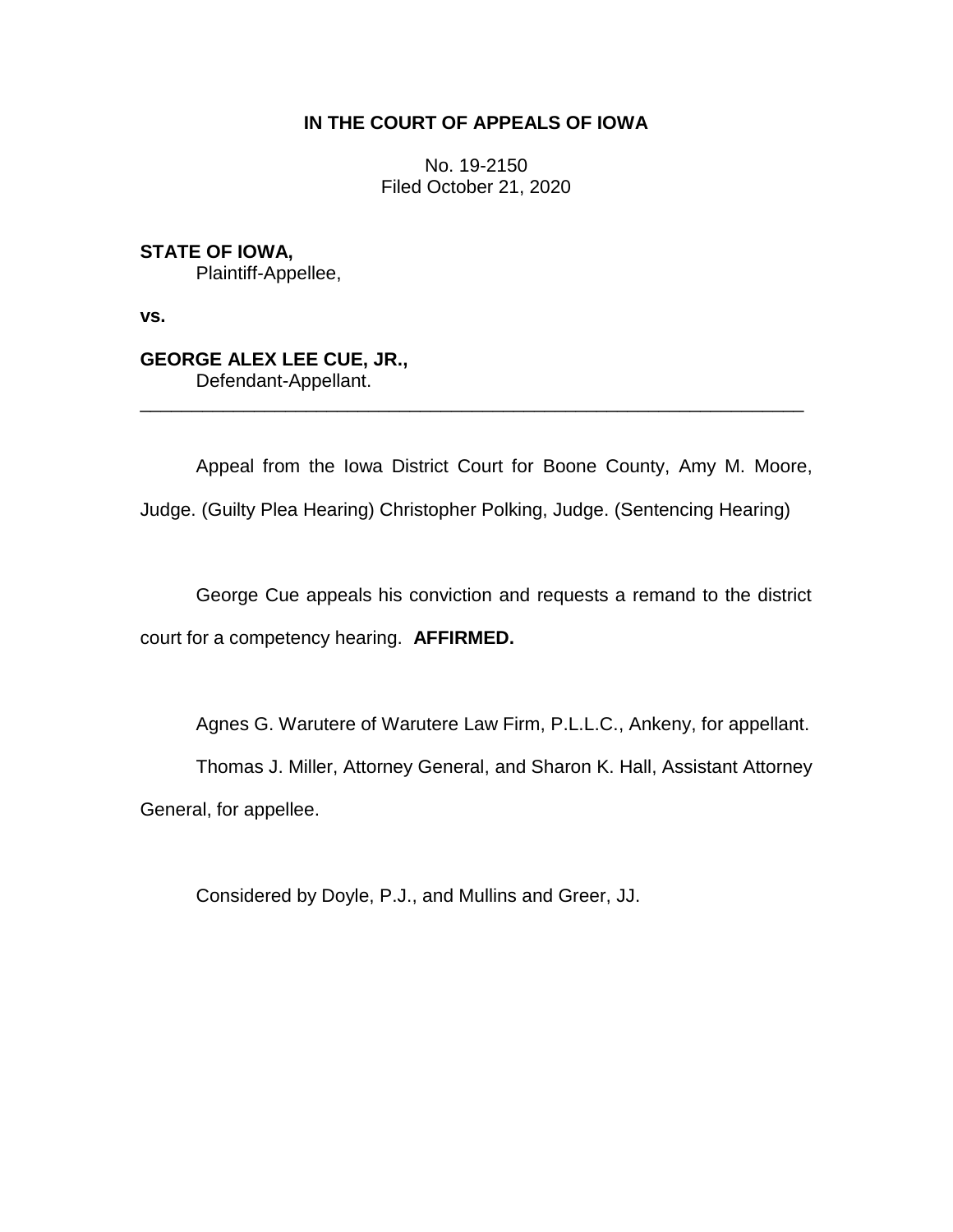### **GREER, Judge.**

 $\overline{a}$ 

In October 2019, George Cue pled guilty to four counts of sexual abuse in the second degree. Cue was later sentenced to a term of incarceration not to exceed twenty-five years on each count.<sup>1</sup> Cue now appeals, asking that the court reverse his convictions and remand his case to the district court for further proceedings. Cue argues the court violated his right to due process by accepting his guilty pleas in light of alleged questions about his competency.<sup>2</sup>

## **Factual Background and Proceedings.**

In July of 2019, Cue's wife reported to the local police department that Cue had "done something sexual to their daughters." That same day, Cue went to the police department with other family members and admitted to an officer that he had engaged in sex acts with his two daughters. Cue told the officer he "had been struggling to function in a normal capacity for a while and sometimes goes off in a fantasy state of mind" and that he had "strong mental impulses about sex." He also stated "he felt he was there but not there at times" and "knew what he was doing but would lose control of himself." Cue said he "was not sure what all he did

<sup>&</sup>lt;sup>1</sup> The court ordered counts I and II to run concurrently, followed by counts III and IV, also running concurrently. Cue was to serve those two blocks of time consecutively for a total term of incarceration not to exceed fifty years.

<sup>&</sup>lt;sup>2</sup> While Cue did not file a motion in arrest of judgment that does not prevent our review of his claim he was denied due process for reasons of incompetency. *See State v. Heuer*, No. 15-2031, 2016 WL 6270124, at \*2 (Iowa Ct. App. Oct. 26, 2016) ("[W]hen a defendant claims they were denied due process because the district court failed to order a competency hearing sua sponte, '[t]he defendant does not directly challenge the voluntariness of the plea, but claims that due process mandates a competency hearing.' In this context, we allow an exception to our normal error preservation rules." (citation omitted)); *see also State v. Lucas*, 323 N.W.2d 228, 230 (Iowa 1982) ("It is fundamental that if the defendant was incompetent he was in no position to preserve error, request a section 812.3 hearing, or avoid a waiver of his motion in arrest of judgment.").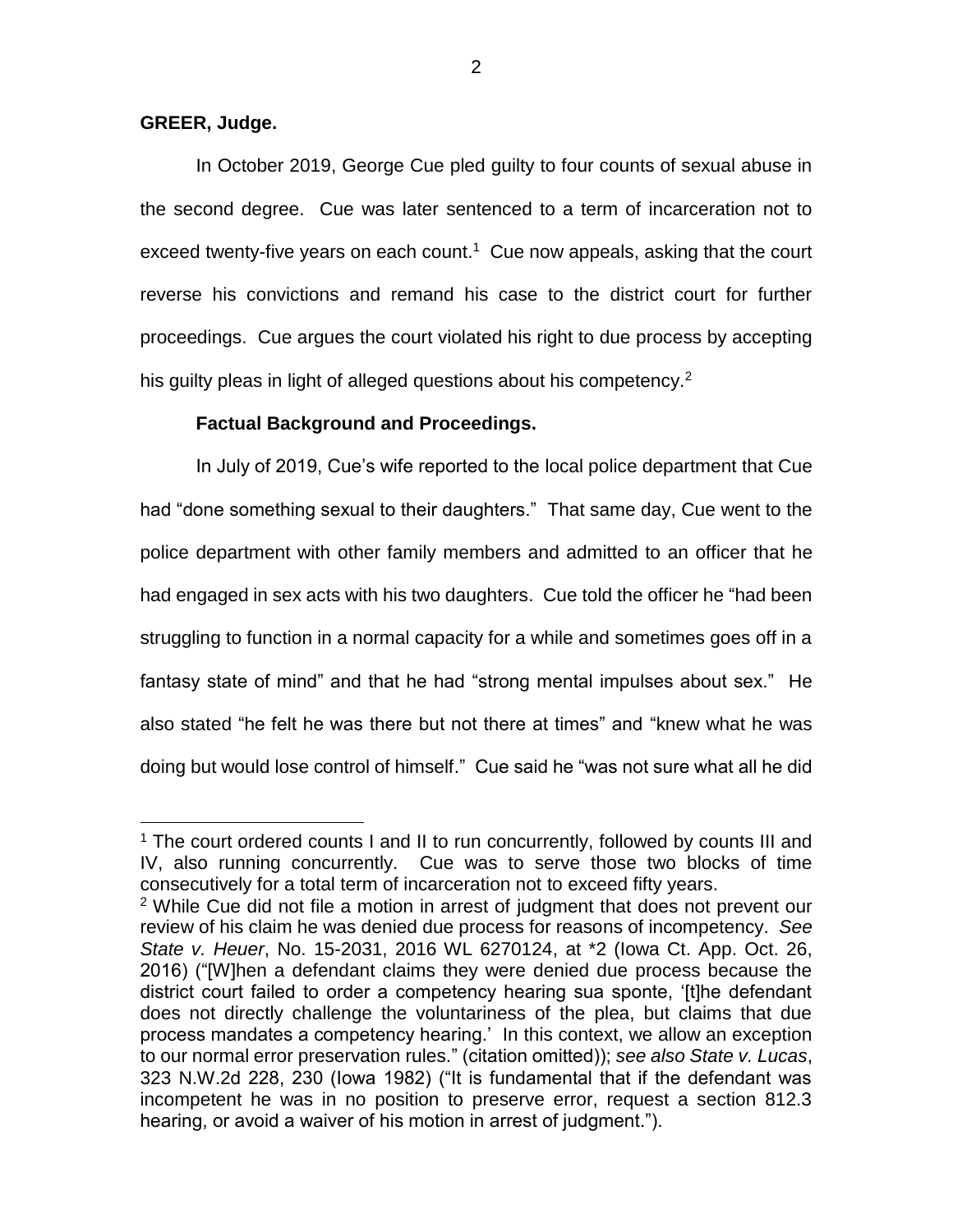but that he remembered pieces of what happened." After these admissions, but before his arrest, Cue committed himself to Mary Greeley Medical Center. He was released after forty-eight hours when it was determined he would not "self-harm." Cue was then arrested and charged with five counts of sexual abuse on August 1, 2019.

That October, Cue pled guilty to four counts of sexual abuse in the second degree. During the plea hearing, the court engaged Cue in a plea colloquy to establish that his guilty plea was knowing, voluntary, and supported by a factual basis. The court inquired into Cue's mental competency through multiple questions. Specifically, the court asked Cue whether he was under any medical care involving a doctor or psychiatrist. Cue replied that he "had been to the crisis center before being arrested" but was not currently seeing anyone for mentalhealth conditions. The court explored with Cue, "[I]n your own words, what are you here in court to do today?" Cue replied that he was in court to plead guilty to four counts of sexual abuse. Turning to Cue's counsel, the court asked whether he believed that Cue "has the sufficient ability here to make decisions regarding his plea of guilty?" Counsel replied:

I do today, your Honor. With complete disclosure, I do have concerns that [Cue] does have some mental health issues. However, they do not arise or reach a level where I would be concerned about his competency. I believe his jail stay as well as the charges have caused him stress, some self-harming type thought; but as to his competency to give a guilty plea, I don't question his ability to do that.

The court next asked Cue whether he was under the influence of alcohol or medications, to which Cue replied that he was taking medication for anxiety. Cue confirmed he had not noticed any side effects from his medication. Cue told the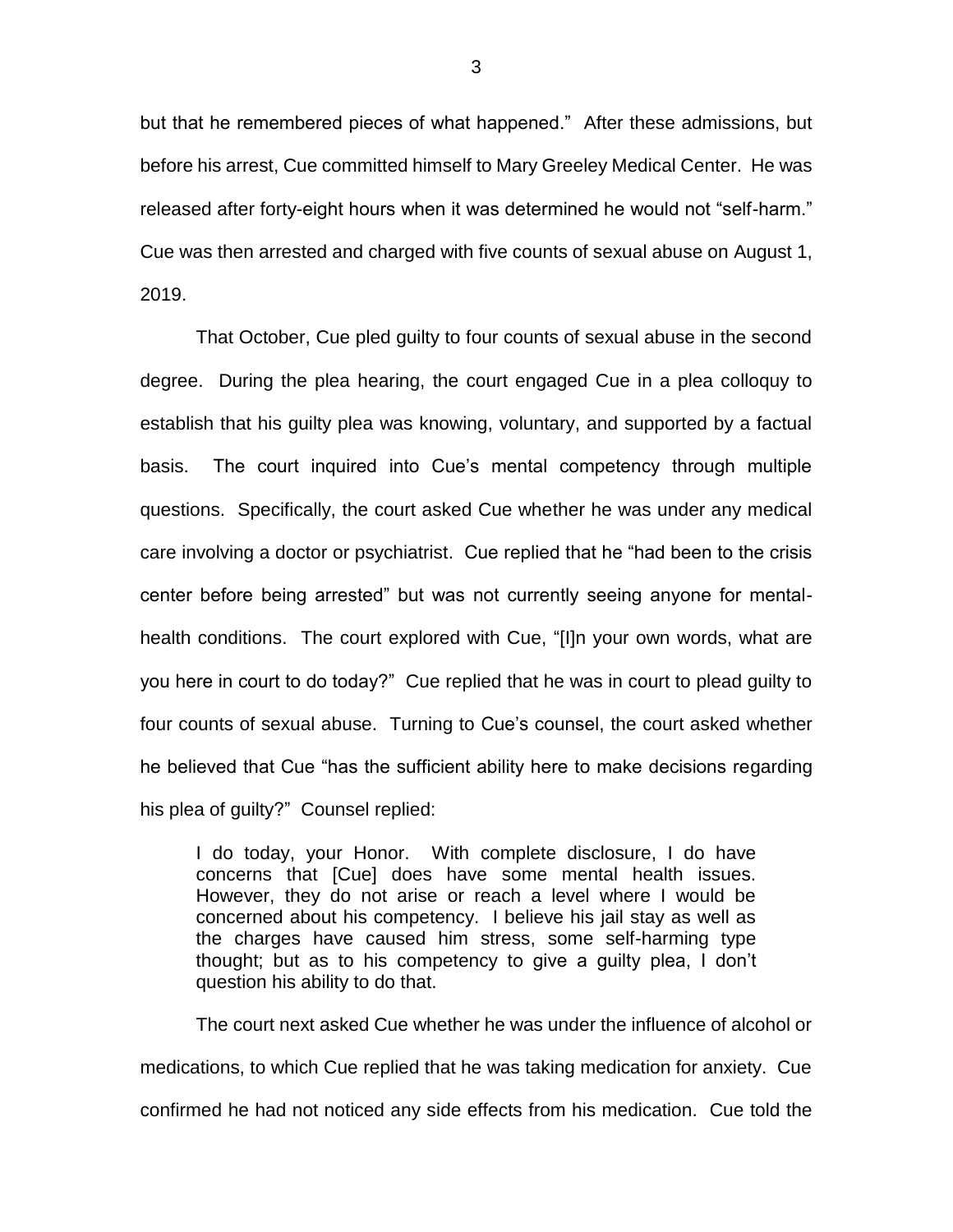court that he was able to think clearly and understand what the court was saying to him. During the remainder of the colloquy the court established Cue understood the terms of the plea agreement, what rights and privileges he was waiving, and the factual basis for the guilty pleas. The court also advised Cue that he could file a motion in arrest of judgment to address "anything that you may feel that is wrong with what we did today as far as your guilty plea hearing is concerned ...." Ultimately, Cue did not file a motion in arrest of judgment, and at no point did Cue raise his competency to plead guilty throughout these proceedings.

The court accepted Cue's guilty pleas, and he was sentenced in December 2019 to twenty-five years on each count of second-degree sexual abuse. The court took care to explain to Cue that he could not appeal the issue of guilt following a guilty plea without showing good cause. Cue now appeals his convictions, arguing there were substantial questions about his competency such that the court violated his due process rights by accepting his plea without holding a competency hearing.

#### **Standard of Review.**

"Under the United States Constitution, the United States Supreme Court has declared that the conviction of an incompetent defendant violates due process." *State v. Einfeldt*, 914 N.W.2d 773, 778 (Iowa 2018). "We have emphasized that whether to hold a competency evaluation presents a legal question." *Id.* at 780. "When a constitutional question is raised, our review of a district court decision regarding whether to hold a competency evaluation is de novo." *Id.* 

4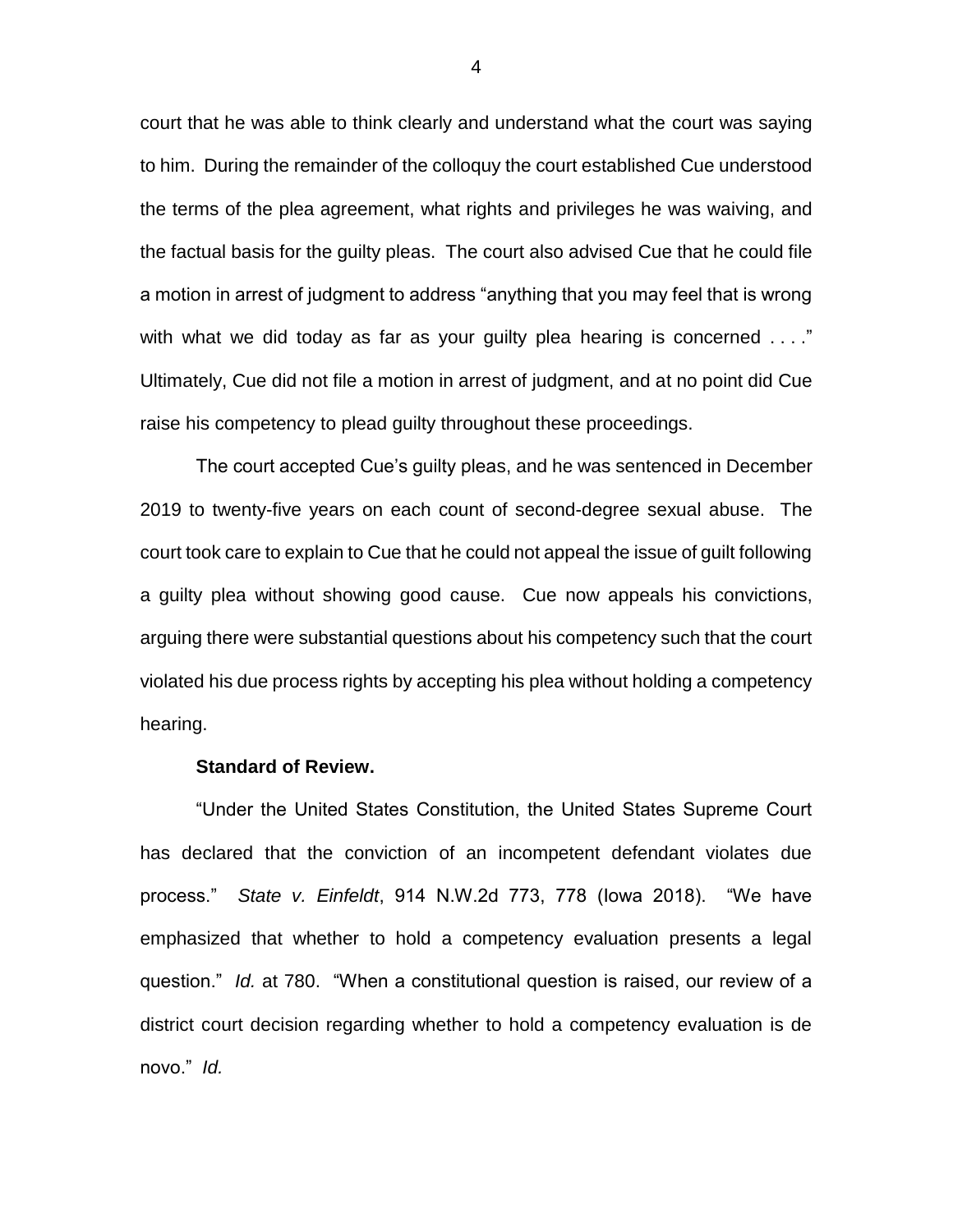#### **Good Cause to Appeal.**

Cue pled guilty to four counts of second-degree sexual abuse in October 2019, and judgment was entered against him about two months later in December. Therefore, Cue's appeal is controlled by the amended Iowa Code section 814.6 (2019). *See State v. Damme*, 944 N.W.2d 98, 103 n.1 (Iowa 2020) ("[R]eiterat[ing] that date of the *judgment* being appealed controls the applicability of the amendment to section 814.6."). Section 814.6(1)(a)(3) prevents defendants from challenging their guilty pleas for anything other than a class "A" felony unless they establish "good cause." So our threshold question is whether Cue has good cause to appeal in this circumstance; we cannot proceed to the merits of his claim unless we find good cause exists for this appeal.

"The legislature did not define 'good cause' in this statute" and "'[g]ood cause' is defined in a variety of ways elsewhere in the Iowa Code and Rules of Procedure." *Id.* at 104. In *Damme*, our supreme court adopted the definition "[a] legally sufficient reason" as the meaning of "good cause" within section 814.6. *Id.*  But "what constitutes good cause is context-specific." *Id.* And "we must determine when a defendant who pled guilty has a legally sufficient reason to appeal." *Id.* 

Our supreme court has not yet considered whether a defendant's claim of incompetence at the time of the guilty plea provides good cause for a direct appeal under section 814.6. The State concedes that good cause for a direct appeal would likely exist if issues regarding Cue's competency were raised and contested before the district court. We take it one step further and find that good cause exists to challenge competency at the time of the plea irrespective of whether the issue was contested below. With that, we proceed to the merits of Cue's claim.

5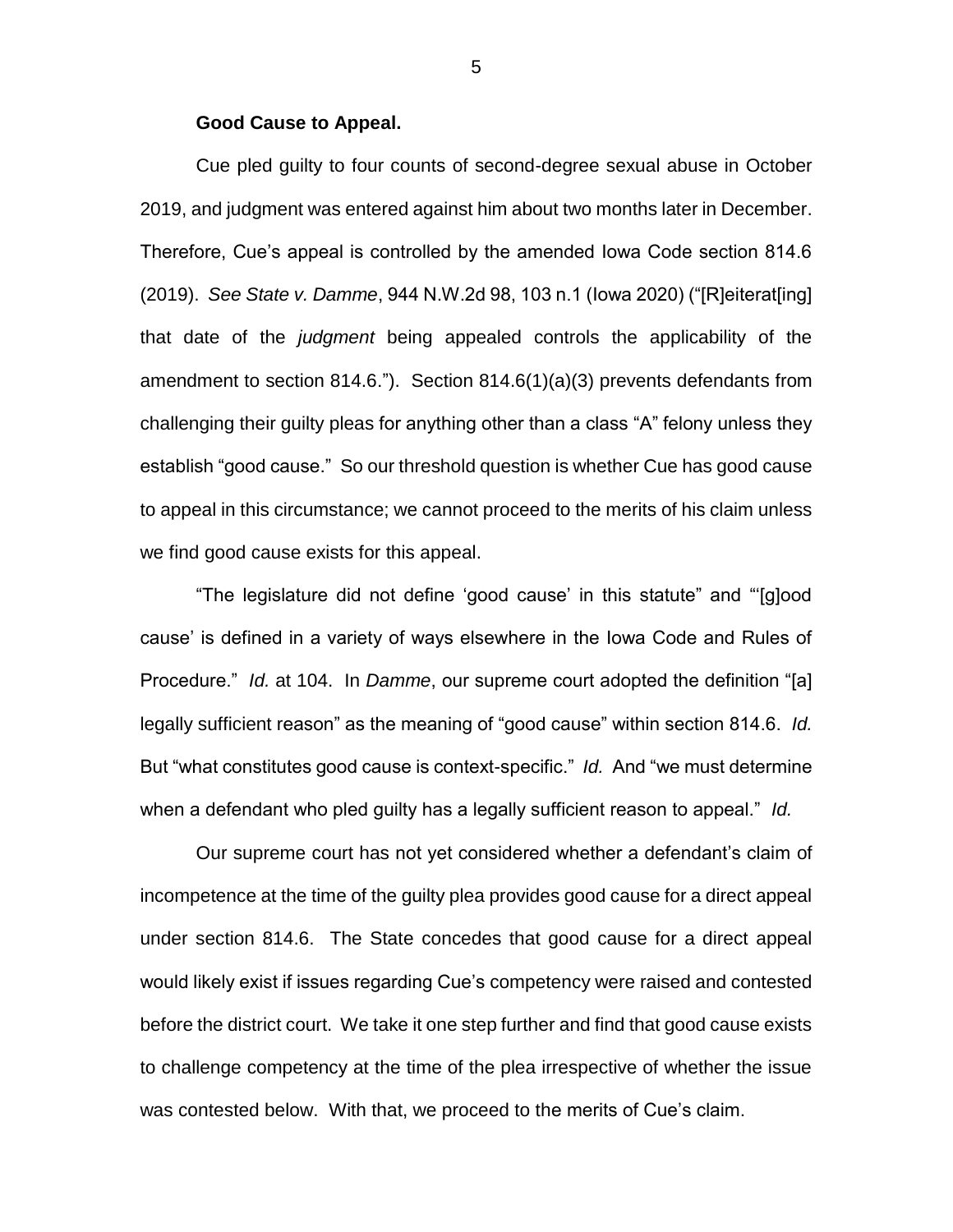#### **Claim regarding Incompetency.**

Although neither Cue nor his counsel raised them to the court taking his pleas, according to Cue, there were several "noteworthy" clues of his incompetency. Cue maintains the trial court failed to make further inquiry into his competency after learning about his statements about being in "a fantasy state of mind" and "struggling to function in a normal capacity"; his inability to name the anxiety medication he was taking; his status as a social security income recipient since age five; his lack of insight to request his mother and brother not attend his private meeting with the police when he described his criminal acts; and his fortyeight hour commitment to Mary Greeley Medical Center.

Iowa Code section 812.3 lays out a procedural mechanism designed to ensure due process is satisfied when there are questions regarding the competency of a criminal defendant. *See Einfeldt*, 914 N.W.2d at 779.

If at any stage of a criminal proceeding the defendant or the defendant's attorney, upon application to the court, alleges specific facts showing that the defendant is suffering from a mental disorder which prevents the defendant from appreciating the charge, understanding the proceedings, or assisting effectively in the defense, the court shall suspend further proceedings and determine if probable cause exists to sustain the allegations. The applicant has the burden of establishing probable cause. *The court may on its own motion schedule a hearing to determine probable cause if the defendant or defendant's attorney has failed or refused to make an application under this section and the court finds that there are specific facts showing that a hearing should be held on that question*.

Iowa Code § 812.3 (emphasis added). "Probable cause exists for a competency hearing when a reasonable person would believe that there is a substantial question of the defendant's competency." *Einfeldt*, 914 N.W.2d at 779 (citing *State v. Kempt*, 282 N.W.2d 704, 706 (Iowa 1979)). There is a presumption that a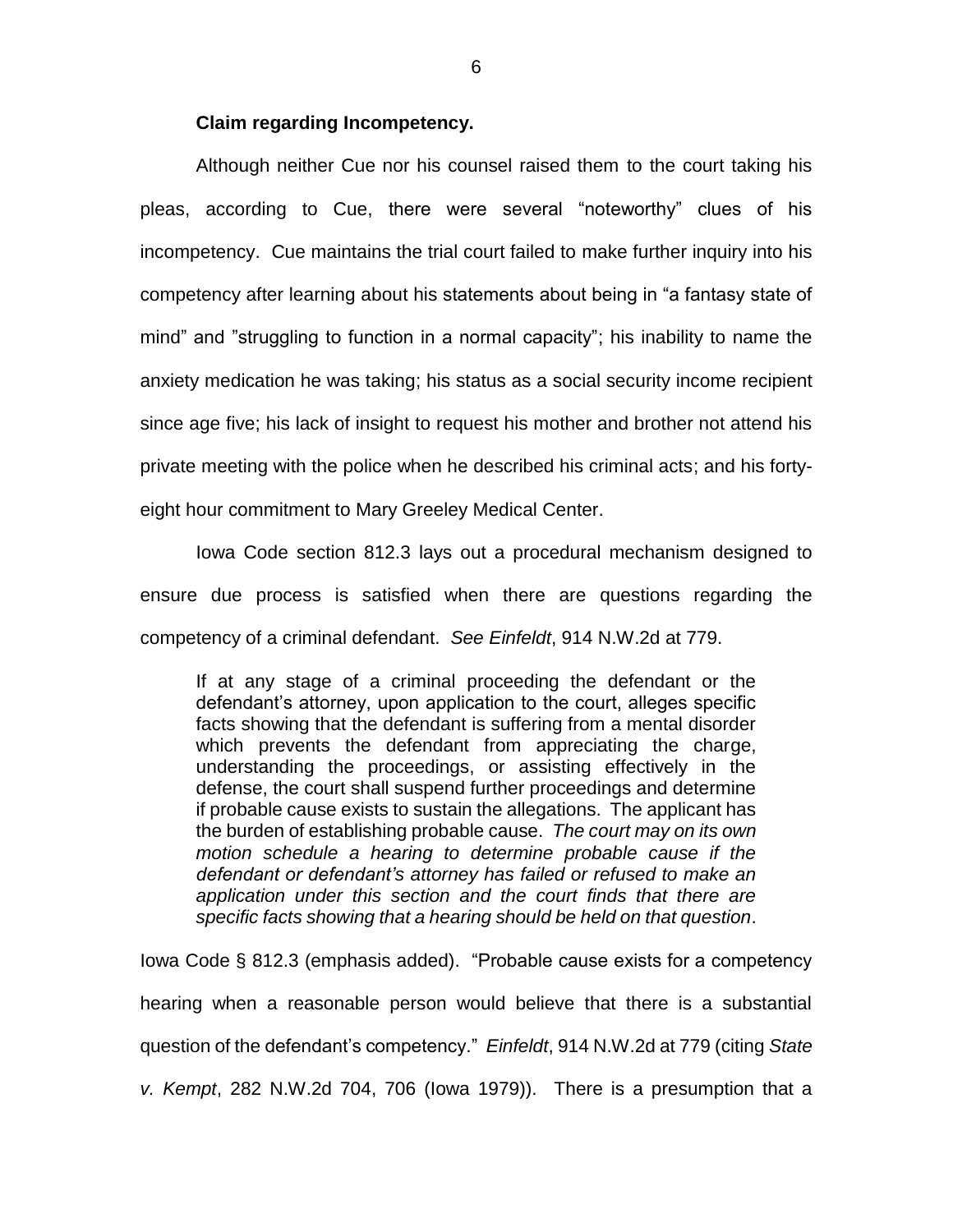defendant is competent to stand trial, and the defendant has the burden to prove incompetence. *State v. Gaston*, No. 18-1293, 2020 WL 1307690, at \*2 (Iowa Ct. App. Mar. 18, 2020). Thus, the question we must answer is whether there were "specific facts" regarding Cue's competency that required the court to order a competency hearing on its own motion.

Relevant factors in determining whether due process requires an inquiry as to competency include (1) defendant's irrational behavior, (2) demeanor at trial, and (3) any prior medical opinion on competence to stand trial. The critical question is "whether [the defendant] has sufficient present ability to consult with his lawyer with a reasonable degree of rational understanding—and whether he has a rational as well as factual understanding of the proceedings against him."

*Lucas*, 323 N.W.2d at 232 (quoting *Dusky v. United States*, 362 U.S. 402, 402 (1960)).

Throughout the plea and sentencing proceedings, no one raised an issue with Cue's competency. No one requested a competency hearing. But if there is serious doubt about a defendant's competency, the trial court has an absolute responsibility to order a hearing sua sponte. *State v. Mann*, 512 N.W.2d 528, 531 (Iowa 1994). To evaluate whether that responsibility was required here, we only consider those competency factors known to the court at the time of the guilty plea hearing. *See State v. Walton*, 228 N.W.2d 21, 23 (Iowa 1975) ("Our task . . . is to examine all the circumstances before [the] trial court to determine if at the time his plea was accepted there existed an unresolved reasonable doubt as to defendant's competence to plead guilty."); *see also State v. Jasper*, No. 16-2039, 2017 WL 6513603, at \*3 (Iowa Ct. App. Dec. 20, 2017) ("But we only consider factors known by the court at the time of the plea colloquy.").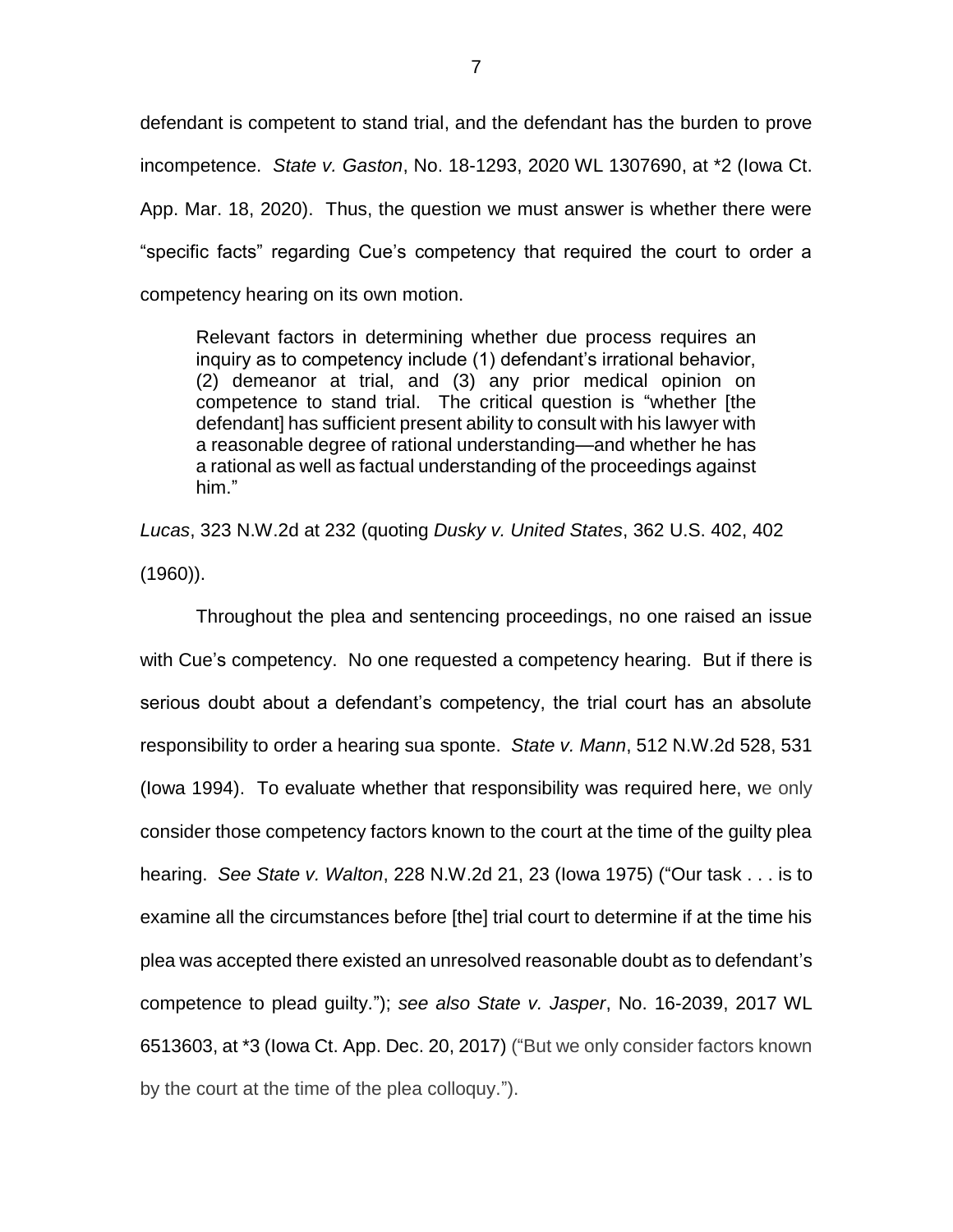On our de novo review, and after applying these factors, we find no specific facts regarding Cue's competency that required the court to order a hearing on its own motion under section 812.3. Although Cue now claims he lacked insight about his actions, he offered specific details of his crimes to law enforcement and then acknowledged his "disgust and regret for what he had done." While Cue's attorney did note that he had concerns about Cue's mental health, he specifically said that "they do not arise or reach a level where I would be concerned about his competency." *See Einfeldt*, 914 N.W.2d at 780–81 (noting counsel's professional statements referencing difficulty of representation should be weighed in decision to conduct a competency evaluation). Likewise, Cue offered to the trial court that he checked himself into the mental-health unit of the Mary Greeley Medical Center before turning himself in to the police. He shared that he had been prescribed medication for anxiety while in jail but noticed no side effects from the medication. No medical evidence raised a question of his competency. Finally, the record of the plea colloquy gives no indication that Cue demonstrated irrational behavior during these proceedings or that his demeanor was anything but normal considering the circumstances. The trial court carefully addressed and established the factual basis of the crimes soliciting lucid responses from Cue as to each count.

In sum, Cue failed to show any behavior suggesting he was incompetent to plead guilty. Rather, his behavior showed a natural response to the crushing guilt he felt when faced with his crimes and the reality of his situation. With a long and emotional rendition of his guilt during allocution at sentencing, Cue reflected, "I take responsibility for my actions. It was my job to protect my wife and children, my family, and I failed to do that. And that is why I have turned myself in." We find